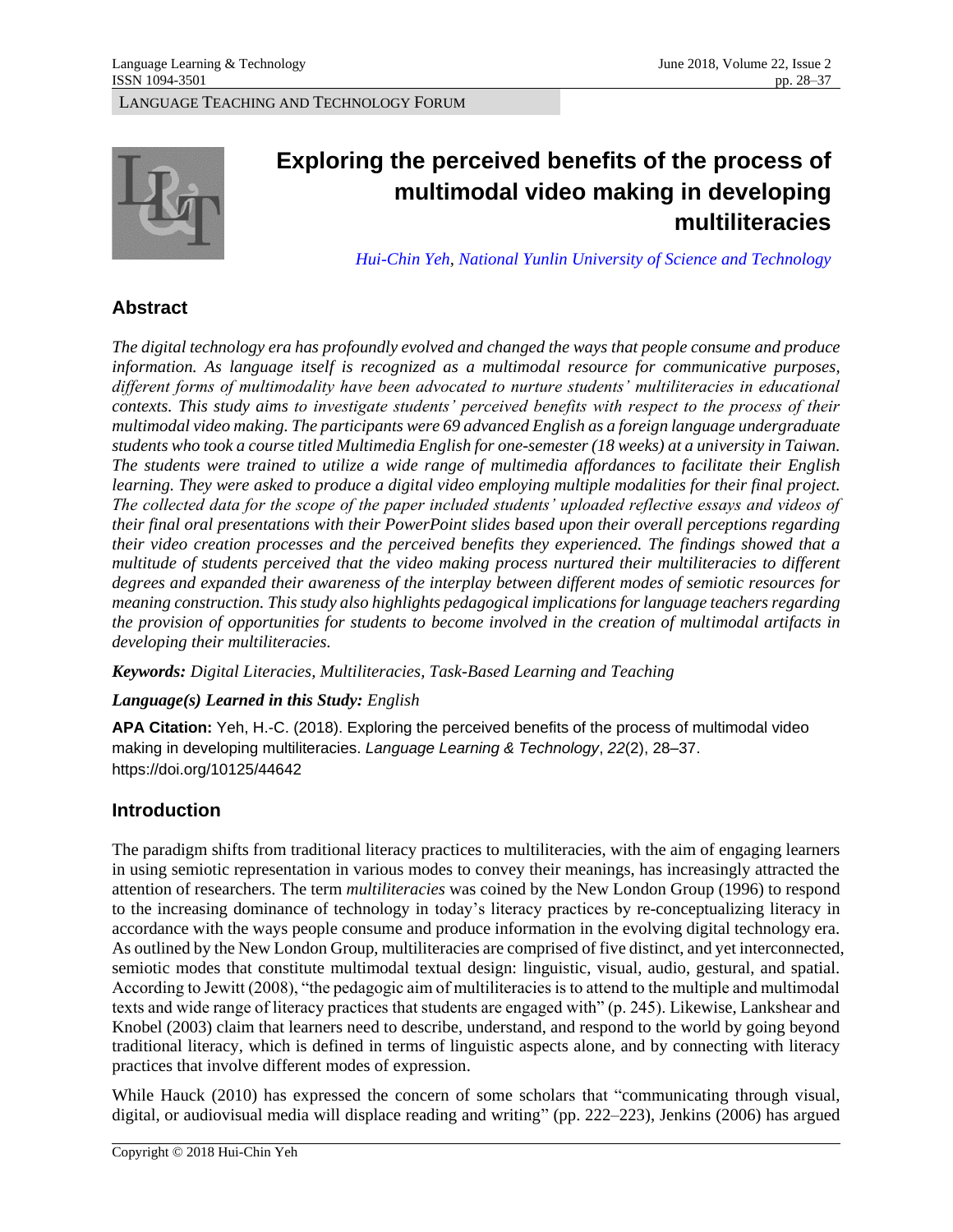that the traditional literacies of reading and writing are essential in facilitating learners' engagement in participatory cultures, wherein learners are both consumers and creators of knowledge. Based on the which are largely propelled by the affordances of digital technology, call for new approaches in curriculum premise that traditional and new literacies concurrence is essential, language itself is recognized as only one of several semiotic tools for communicative purposes, which also include visuals, symbols, sounds, animation, and images. These multimodal resources for the consumption and production of knowledge, and pedagogy (Hull & Nelson, 2005; Jewitt, 2006; Kress, 2003; Mills, 2010).

 contexts, such as presentation slides (Hung, Chiu, & Yeh, 2013), multimedia essays (Nelson, 2006), web page compositions (Shin & Cimasko, 2008), digital storytelling (Castañeda, 2013; Lee, 2014; Yang, 2012), contexts, several approaches to multimodality have been used to promote learner autonomy and flexible including (a) providing multiple modes for effective communication, (b) heightening semiotic awareness, and (c) developing self-monitoring in the multimodality design process. For instance, in a study by Shin and Cimasko (2008), students learned to convert an argumentative essay into a multimodal compositional piece, thereby departing from linear organization to create non-linear web pages that incorporated hyperlinks, images, audio files, and so forth in their online spatial arrangements. Similarly, Yang (2012) communicating meaning. Hafner also concluded, from two related studies (i.e., Hafner, 2013; Hafner & Miller, 2011), that students enhanced their communicative competence through making videos for authentic Different forms of multimodality have been advocated to nurture students' multiliteracies in educational and digital video projects (Hafner, 2013; Hafner & Miller, 2011). In English as a foreign language (EFL) modes of assessment. Various benefits of using multimodality to facilitate EFL learning have been reported, reported how learners arranged and re-arranged semiotic modes to find the most effective vehicle for audiences in online communities.

 pedagogy, the focus has largely been on students' multimodal products, and little is known about how the process of constructing them might benefit students' multiliteracies. Therefore, this study aimed to fill the gap by investigating students' perceived benefits with respect to the process of their multimodal video making. The overarching research question is: How did the process of producing multimodal videos benefit While the aforementioned studies suggest how multimodality might be integrated into second language students' multiliteracies?

## **The Study**

#### **Methodology**

 69 students from the Department of Applied Foreign Languages at a university in Taiwan, taking a required undergraduate course, *Multimedia English*, were selected as participants for the study. An introduction to the various modalities of multimedia was provided along with how the multiple modes could be utilized as important resources to deliver meaning in the required course. The students learned from different multimedia modalities in combination with the traditional modalities (e.g., reading materials) and nurtured their English proficiencies in listening, speaking, reading, and writing. The participants included 67 freshmen, one junior, and one senior. Their English proficiency levels ranged from 700 to 850 on the TOEIC exam, which categorized them as advanced EFL learners.

 *Multimedia English* was a one-semester (18-week) course designed to train students to utilize a wide range two hours per week, students were introduced to the affordances of popular multimedia tools, such as EverCam, PowerDirector, and Microsoft Moviemaker, which provided resources for them to creatively compose multimodal artifacts on their own. As a final project, students produced a digital video employing multiple modalities to introduce any topic of their choice related to Taiwan's culture based on their own interests (e.g., virtues of Taiwan, beauty of Taiwan, people of Taiwan, etc.). In addition, at the end of the course, students were required to compose a 500- to 750-word reflective essay based upon their overall perceptions, by responding to the prompt questions regarding their overall processes of making multimodal of multimedia afforded by technology to facilitate their English language learning. By taking this class for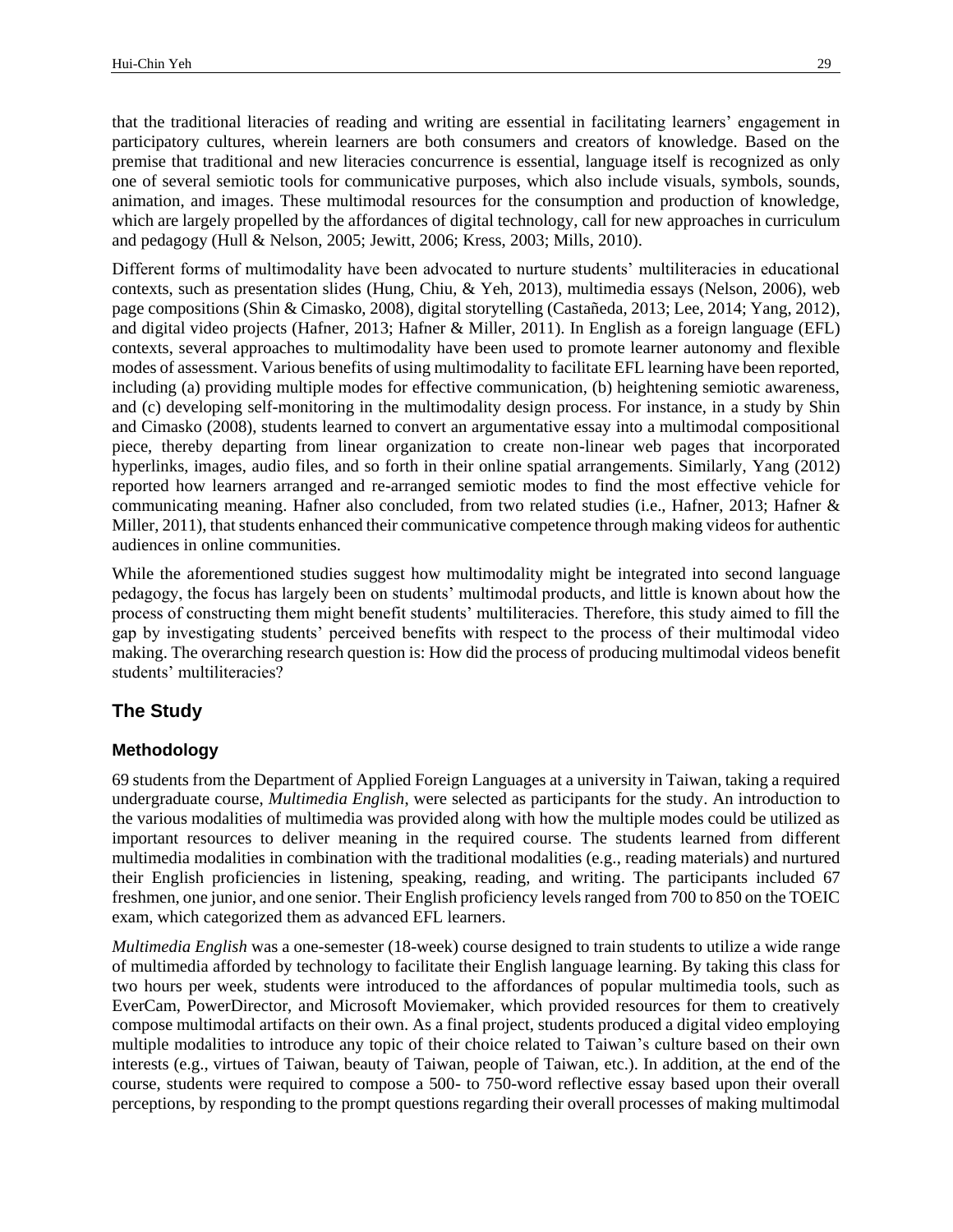<span id="page-2-0"></span>videos and the perceived benefits they experienced in this project [\(Appendix A\)](#page-8-0).

 To complete the final project, the students were divided into 14 groups, with approximately five people in each group. In order to help the students construct digital videos that could showcase local culture effectively and visually, they reviewed a series of selected YouTube videos. These examples promoted watching the videos, the instructor led a discussion in which the students collaboratively analyzed the cultural issues in each video in order to create their own to fill gaps in the existing YouTube videos. different aspects of Taiwanese culture, including local festivals, regional cuisine, and traditional arts. After multimodal design components (e.g., visuals, audio, moving images, linguistic expressions) as well as the

 While composing their own digital videos, the students responded to the prompt guidance provided by the instructor on the classroom management platform by writing reflective essays on the video creation process and uploaded them as a record of their learning process. In addition, the instructor and the research assistants held meetings with each group on a weekly basis to provide feedback on their current work and helped them solve problems. In the final two weeks, each group gave a 3- to 5-minute oral presentation with final presentations were video recorded for the researcher to transcribe, and all of their final video clips PowerPoint slides guided by reflective prompts to share their learning process with the whole class. These were uploaded to YouTube.

#### **Data Collection and Analysis**

 The collected data for the scope of this paper included students' uploaded reflective essays and videos of researcher analyzed both the reflective essays and transcripts using thematic analysis, which Braun and Clarke (2006) describe as "a method for identifying, analyzing, and reporting patterns [themes] within data" (p. 79). Furthermore, King and Horrocks (2010) define themes as the "recurrent and distinctive features of relevant to the research question" (p. 150). The researcher recursively examined the data sets for representative themes in order to identify the main process used by the students in their multimodal videos. The themes highlighted how the students improved their ability to apply and design multimodal artifacts by integrating different modes of meaning, as well as the perceived benefits, such as language learning, during the project. The student-created final video clips served as a supplementary dataset to triangulate the findings. The collected video clips were graded by the research team using the rubric for summative their final oral presentations with the PowerPoint slides. After transcribing the final oral presentations, the participants' accounts, characterizing particular perceptions or experiences, which the researcher sees as assessment proposed by Hung et al. (2013; see [Appendix B\)](#page-8-1).

#### <span id="page-2-1"></span>**The Video Creation Process**

 The students were required to produce a YouTube video as a group to promote Taiwan as they went through similar video-making processes. Before they settled on their final topics, they spent time searching for information on their chosen topics and narrowed them down to the specific aspect of Taiwanese culture they intended to present in their videos. Most students went through three principal processes to produce the multimodal videos and to ensure their overall completeness and coherence: composing the scripts, enacting the scripts, and editing the videos.

#### *Composing the Scripts*

 After searching for and reading information about their selected topics, each group began to develop their own scripts. Through exploring existing information and available clips online first, they used English to introduce Taiwanese people, customs, cultural values, or architectural history in their created videos.

#### *Enacting the Scripts*

 their topics through the combination of multiple modes to present their core themes. After composing the scripts, most of the groups had come up with different innovative ways of presenting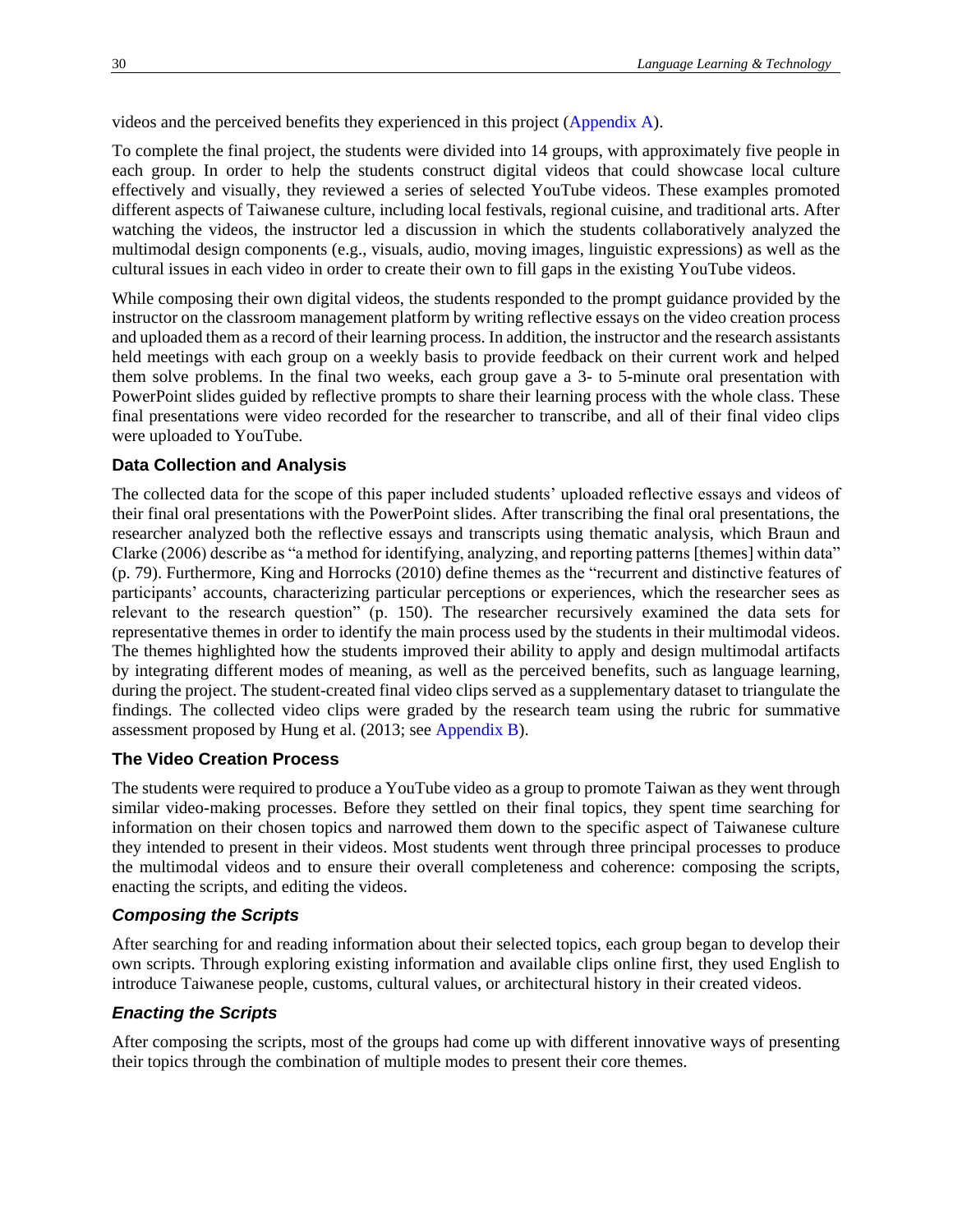#### *Editing the Videos*

 Throughout the entire project, editing was considered the most important process by which students could manipulate different modalities to develop their multiliteracies. They needed to learn how to combine multiple modes such as adding text, pictures, subtitles, effects, narrations, soundtracks, and PowerPoint slides, to tie all their ideas together to construct the videos.

## **Results and Discussions**

<span id="page-3-1"></span>[Table 1](#page-3-0) shows the themes and frequencies that emerged from analyzing the data in students' reflective essays and final oral presentations and includes some excerpts from the participants.

<span id="page-3-0"></span>[Table 1.](#page-3-1) *Students' (N = 69) Perceived Benefits of Engaging in the Process of Making Multimodal Videos* 

| <b>Themes</b> |                   |                                       | <b>Excerpts</b>                                                                                                                                                                                                                                                  |  |
|---------------|-------------------|---------------------------------------|------------------------------------------------------------------------------------------------------------------------------------------------------------------------------------------------------------------------------------------------------------------|--|
|               | Language learning |                                       |                                                                                                                                                                                                                                                                  |  |
|               | a)                | Vocabulary ( $N = 50$ )               | Through presenting Taiwanese culture in English through script writing,<br>I have acquired a large vocabulary list about Tainan delicacies. (Student<br>9, final oral presentation)                                                                              |  |
|               |                   |                                       | To do this final project, we discussed, wrote the script, and made the<br>video in English. Doing all these helped me to learn a lot more<br>vocabularies and to correct my English to better express myself. (Student<br>49, final oral presentation)           |  |
|               |                   |                                       | During the process of editing, I learned the correct usage of those words<br>not only in presenting local culture but also in using concise and precise<br>expressions. (Student 5, reflective essay)                                                            |  |
|               | b)                | Speaking ( $N = 48$ )                 | I have trained my English pronunciation through this project, because if I<br>don't articulate it clearly, the audience might not understand what I said<br>in my video. (Student 30, reflective essay)                                                          |  |
|               |                   |                                       | My English speaking has improved very much, because we needed to use<br>English to introduce our project to foreigners. (Student 62, reflective<br>essay)                                                                                                        |  |
|               |                   |                                       | I used PPT (PowerPoint) slides in the video and recorded my own voice<br>to provide bountiful information for global audiences. After finishing the<br>work, I found that I was not afraid of speaking English anymore. (Student<br>58, final oral presentation) |  |
|               | c)                | Translation and<br>Writing $(N = 42)$ | Because the video was targeted at global audiences, we needed to<br>produce English subtitles. Therefore, my translation abilities have also<br>improved. (Student 20, reflective essay)                                                                         |  |
|               |                   |                                       | My translation skills have improved because I have become more<br>confident in choosing the precise words that I should use. (Student 68,<br>final oral presentation)                                                                                            |  |
|               |                   |                                       | Most of the information on the Internet is in Chinese, so I had to translate<br>it into English. Doing this helped me improve my English writing ability.<br>(Student 51, final oral presentation)                                                               |  |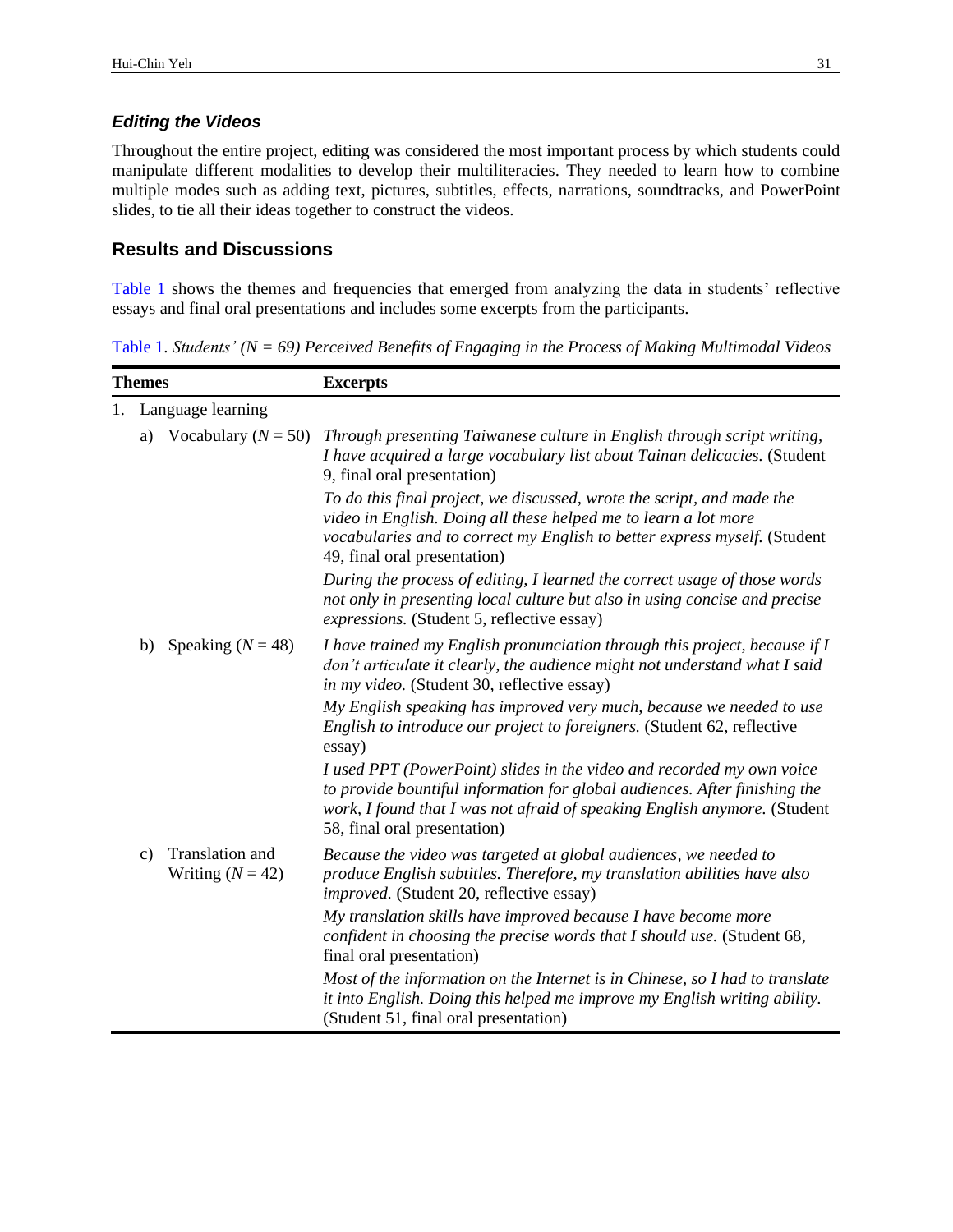| 2. | Cultural learning<br>$(N = 40)$                  | Through this video-making process, I acquired more knowledge and knew<br>more legends and stories about Sun Moon Lake I realized that Sun<br>Moon Lake is not just a lake. It is a place that contains many cultures and<br><i>heritages.</i> (Student 5, reflective essay)                                                                                                                                                                                            |
|----|--------------------------------------------------|------------------------------------------------------------------------------------------------------------------------------------------------------------------------------------------------------------------------------------------------------------------------------------------------------------------------------------------------------------------------------------------------------------------------------------------------------------------------|
|    |                                                  | Before making this video, I understood that Taiwan's temples exert a<br>huge influence on the lives of Taiwanese people. My understanding was<br>raised to a higher level after I visited the temples. Temples have already<br>been deeply rooted in the life of Taiwanese people. We really need to<br><i>preserve these invaluable cultural assets.</i> (Student 48, reflective essay)                                                                               |
|    |                                                  | I felt more connected with Taiwanese culture. After finishing the project,<br>I understood more about Beigang and learned to appreciate its local<br>customs and arts. (Student 68, final oral presentation)                                                                                                                                                                                                                                                           |
| 3. | Editing skills for<br>multimodality ( $N = 38$ ) | I have improved my ability for making short videos. Our group learned<br>new special effects and editing tools, combining with special texts,<br>images, ads, or music in our video. Although doing this really took much<br>time, I think my effort has been worthwhile because I have become more<br>familiar with how to use the multi-media software to introduce my own<br>culture in those different combinations of elements. (Student 23,<br>reflective essay) |
|    |                                                  | I have learned to add English subtitles. This is something I never did<br>before. I kept correcting my own grammar and semantic meanings.<br>(Student 53, reflective essay)                                                                                                                                                                                                                                                                                            |
|    |                                                  | Our group have learned to use Word, PowerPoint, Power Director to<br><i>their full extent to edit videos.</i> (Student 26, final oral presentation)                                                                                                                                                                                                                                                                                                                    |

 learning—particularly on vocabulary, speaking, and translation and writing. They also highlighted how their work was beneficial to learning about their own culture and gaining multimedia skills while making From the results, the majority of students indicated positive effects of writing scripts on their English the multimodal videos to introduce Taiwanese culture in English.

 The majority of students were limited by their English ability to express local culture. While developing their scripts in the video-making project, they acquired vocabulary from extensive reading of their local culture. This expanded their limited vocabulary knowledge and aided in writing scripts pertinent to the local traditions, delicacies, and buildings. In addition to learning from reading online materials, the students also learned from searching and watching related YouTube videos to help them compose the scripts, as exemplified below:

 *When I was doing this [script composing], I've learned some [English] vocabulary about local dishes* I didn't know before by watching videos on YouTube. I learned the English name for 蚵仔煎 [oyster  *omelet] and learned to use English to introduce the procedures of making this yummy dish…YouTube videos and COCA corpus really helped me a lot when I was writing our script.* (Student 13, final oral presentation)

 Notably, the reflection by Student 13 revealed that most of the students learned how to present the local delicacy and its cooking procedure by watching YouTube videos. The aforementioned excerpt exemplifies how the students benefited from script composing and improved the deficiencies in their knowledge (e.g., vocabulary, phrases, expressions) by introducing their local culture in English. This finding corresponds to the study by Hafner and Miller (2011) indicating that students' active engagement in a digital video making project can facilitate autonomous language learning, especially when students use Internet search skills to extend their existing knowledge of how to use the target language. Meanwhile, students' multiliteracies were nurtured from this developmental process because they absorbed the information needed for their task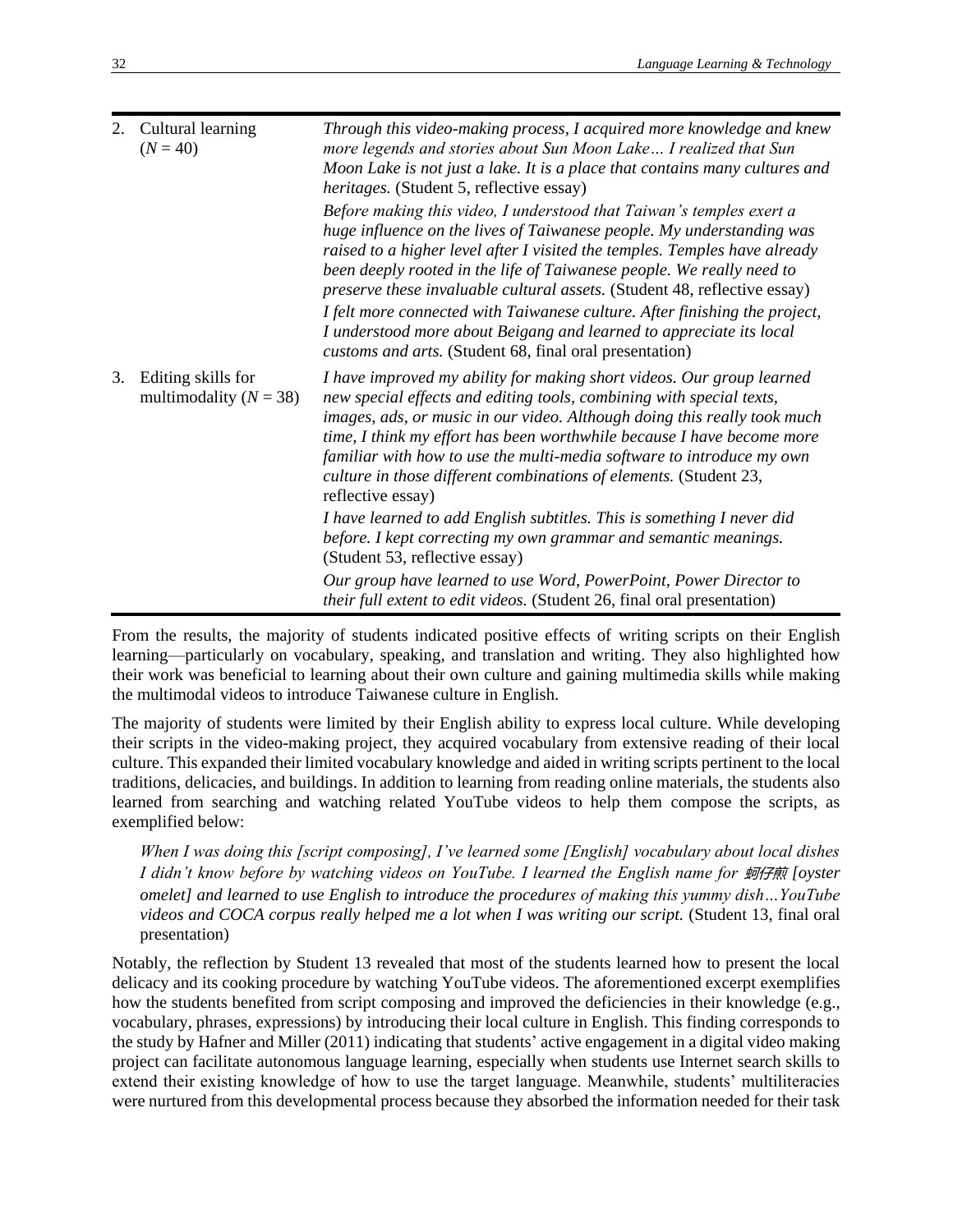not solely from traditional printed texts, but also from other multimodal sources, such as websites, corpora, or YouTube videos. Subsequently, the process of enacting the scripts was perceived as beneficial to developing students' multiliteracies, since they needed to learn how different combinations of modes could better represent the cultural features they chose to present.

 The 14 groups frequently adopted and integrated different combinations of modes to enact their scripts such as storytelling (7 groups), interviewing (6 groups), performing a skit (4 groups), drawing illustrations (3 groups), or hosting a TV program (3 groups). The students highlighted the use of other modalities, body language, and gestures to help them better act out the script and demonstrate their key ideas:

 *My teammates and I presented our topic [Taiwanese Local Snacks] in the form of hosting a TV show. emphasized our facial expressions and body language to assist us to persuade our audience how delicious the food was. … And we had a shot focusing on our smiley faces and thumbs-up gestures. I'm sure that international audiences would love to taste those local snacks after seeing our skit in the video. It was more interesting and the global audiences wouldn't feel bored … When tasting the food, we* (Student 27, reflective essay)

 The above excerpt demonstrates how the students focused their efforts, using non-verbal communication as rhetorical strategies, to stimulate interest and involve global audiences in the tasting of local delicacies. According to Hafner (2013), these strategies are "goal-directed acts of meaning making in multiple modes delicacies to foreigners, students were encouraged to (re)think and learn how to interweave multi-faceted modes of meaning as strategies to appeal to their potential audience. As such, the active engagement in that are meant to realize the designer's communicative intent" (p. 660). In order to promote the local enacting their scripts was also a process that was advantageous in developing students' multiliteracies.

 The editing process demonstrated key benefits of the multimodal video making process that emerged during the project. The most frequently mentioned advantage of the editing process was learning how to manipulate a range of modes that were visual and aural in nature and that could be used to combine the content into the final video. For instance, one student stated, "the interview part [in our video] was too serious. So we revised it with soft music and some moving images with explanatory texts using PowerPoint slides to make it more attractive" (Student 49, reflective essay). Similarly, Student 33 also noted, "we recorded voiceovers and revised subtitles in an ongoing manner to help explain the static pictures and used these 14 groups all attempted to intricately incorporate a range of modes (i.e., audio, visual, or linguistic modes) into the scenes through many rounds of editing and revision in order to make their videos more transitional effects to make the scene more vivid" (Student 33, reflective essay). Overall, the students from appealing to their global audiences. Some of the recurring comments from the students are listed below:

 *Our group drew some cute and vivid pictures and made a short animation with PowerPoint and Power Director to present how to protect ocean so that the video would be more interesting. Our viewers were amazed it was made by PowerPoint.* (Student 5, reflective essay)

 *We also learned shooting skills from YouTube in order to have a better specific visual performance.*  (Student 9, final oral presentation)

We spent time editing our clip with interviewing, acting out, taking a field trip to enact our short skit *to convey the ideas to our audience.* (Student 10, reflective essay)

 *We have included a short scene about the history of Kaohsiung with images from different angles.*  (Student 23, reflective essay)

 *I think the best way to convey the values and ideas we wished to present was through editing the film, using different combinations of images and sounds to impress people more favorably.* (Student 12, reflective essay)

 their multimodal video project by adding and editing pictures or shooting scenes for better visual As previously mentioned, Student 5 and Student 9 said that they performed more amusing scenes through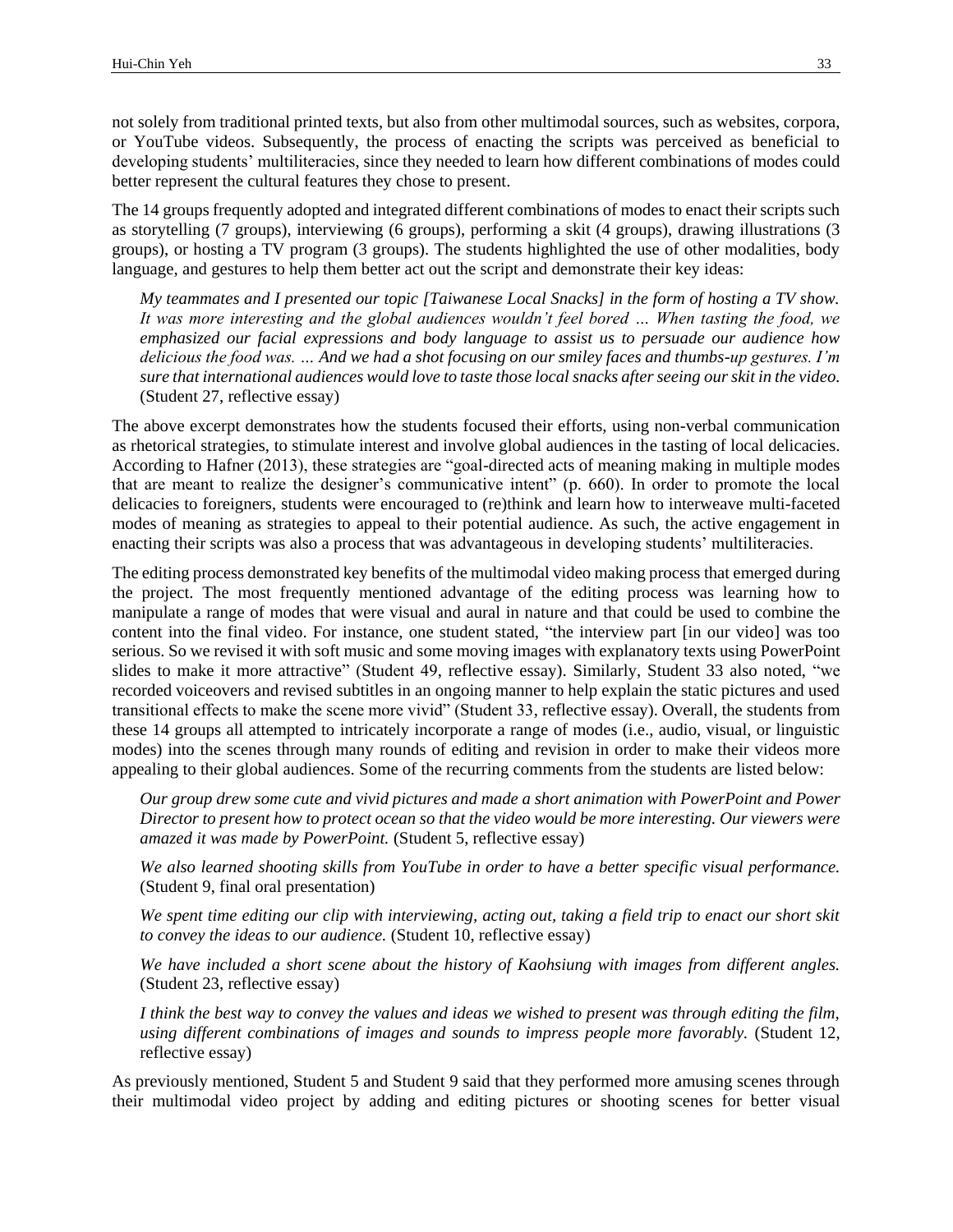presentations. In addition, Student 10 described revising the scripts constantly to incorporate different modes in order to produce an optimal skit for audiences. Student 23 reported producing a short skit to introduce the history of the Taiwanese city of Kaohsiung, using pictures from multiple perspectives. Moreover, Student 12 recognized that video was not only an optimal tool for demonstrating the concepts, but also a great tool for enhancing audiences' impressions of Taiwan through different combinations of images and sound effects.

 As previous studies revealed, when composing multimodal artifacts, the students were able to expand their & Hull, 2009; Shin & Cimasko, 2008) with authentic audiences in mind. Therefore, it is evident that the entire video-making process nurtured students' multiliteracies by multiplying orchestrated modes of awareness of the interplay between different modes of semiotic resources for meaning construction (Nelson meaning in producing videos.

## **Conclusion**

 In response to the pressing need to equip students with the 21st century skill of utilizing different semiotic multimodal digital videos and explored their perceived benefits of video creation process for enhancing their multiliteracies. The findings showed that a multitude of students perceived that the script-composing, while the students composed their scripts, they tended to develop their own interests about Taiwanese culture in English and enhance their language skills, such as vocabulary, speaking, translation, and writing. In the script-enacting process, the students' multiliteracies were promoted when they learned how various various semiotic modes that supplemented one another to tackle technical problems in the process, such as video editing skills from the resources shared by tech-savvy Internet users. The whole video making process fostered passion, enthusiasm, and excitement not only in the course of production, but also in language learning and local cultural learning. This allowed students to immerse themselves fully in the language, enhancing the amount of motivation to learn the target language. The increased exposure to the language helped students improve their English skills. The students concluded that they learned how to present their local culture in appropriate English through the affordances of technology, and they underwent several rounds of self-revision and video editing with their global viewers in their mind. modes to create meaning, this study implemented a digital video project to engage students in producing script-enacting, and video-editing processes nurtured their multiliteracies to different degrees. Specifically, modes could be integrated effectively. With respect to the video-editing process, they learned to orchestrate

 Pedagogical implications for language teachers can be drawn based on the results of this study. First, the (mostly in the form of written language). Instead, they could create more opportunities for students to become involved in the creation of multimodal artifacts such as digital videos. Such meaning-making processes have great potential to develop the students' multiliteracies by using and combining multiple semiotic resources to voice their ideas and present their local culture. Second, given the evidence of this study that technology can be exploited as a pivotal tool for nurturing students' multiliteracies, it is suggested that the language teachers teach students how to critically evaluate and filter Internet resources to make sure that they can absorb reliable information to extend their knowledge repertoires. Although this study only investigated EFL students' perceived benefits of how the digital video making process enhanced their multiliteracies, it demonstrated how different video crafting processes could be used to promote the students' multiliteracies and highlighted deficiencies in the literature on multiliteracy-related studies in EFL contexts. study suggests that language teachers should not confine their teaching activities to traditional literacy

#### **Acknowledgements**

 This research was partially supported by the Ministry of Science and Technology of Taiwan under grants 104-2410-H-224-032-MY2 and 106-2628-S-224-001-MY3.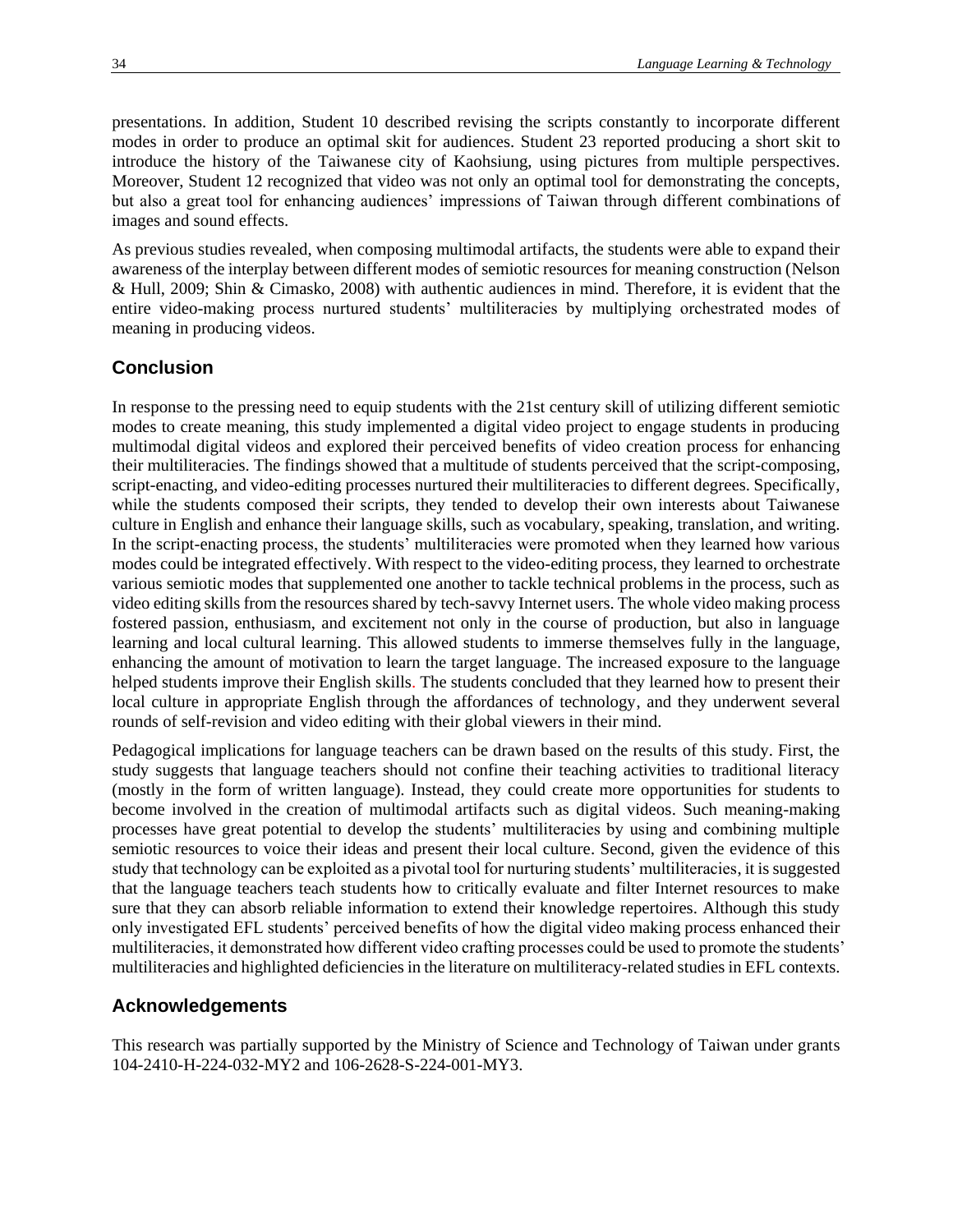#### **References**

- Braun, V., & Clarke, V. (2006). Using thematic analysis in psychology. *Qualitative Research in Psychology*, *3*(2), 77–101.
- Castañeda, M. E. (2013). "I am proud that I did it and it's a piece of me": Digital storytelling in the foreign language classroom. *CALICO Journal*, *30*(1), 44–62.
- Hafner, C. A. (2013). Embedding digital literacies in English language teaching: Students' digital video projects as multimodal ensembles. *TESOL Quarterly*, *48*(4), 655–685.
- Hafner, C. A., & Miller, L. (2011). Fostering learner autonomy in English for science: A collaborative digital video project in a technological learning environment. *Language Learning & Technology*, *15*(3), 68–86.
- Hauck, M. (2010). Telecollaboration: At the interface between multimodal and intercultural communicative competence. In S. Guth & F. Helm (Eds.), *Telecollaboration 2.0: Language, literacies, and intercultural learning in the 21st century* (pp. 219–244). Bern, Switzerland: Peter Lang.
- Hull, G., & Nelson, M. (2005). Locating the semiotic power of multimodality. *Written Communication*, *22*, 224–261.
- Hung, H. T., Chiu, Y. C. J., & Yeh, H. C. (2013). Multimodal assessment of and for learning: A theory‐ driven design rubric. *British Journal of Educational Technology*, *44*(3), 400–409.
- Jenkins, H. (2006). *Convergence culture: Where old and new media collide.* New York, NY: New York University Press.
- Jewitt, C. (2006). *Technology, literacy, and learning: A multimodal approach*. London, UK: Routledge.
- Jewitt, C. (2008). Multimodality and literacy in school classrooms. *Review of Research in Education*, *32*(1), 241–267.
- King, N., & Horrocks, C. (2010). *Interviews in qualitative research*. Thousand Oaks, CA: Sage.
- Kress, G. (2003). *Literacy in the new media age.* London, UK: Routledge.
- Lankshear, C., & Knobel, M. (2003). New technologies in early childhood literacy research: A review of research. *Journal of Early Childhood Literacy*, *3*(1), 59–82.
- Lee, L. (2014). Digital news stories: Building language learners' content knowledge and speaking skills. *Foreign Language Annals*, *47*(2), 338–356.
- Mills, K. A. (2010). "Filming in progress": New spaces for multimodal design. *Linguistics and Education*, *21*, 14–28.
- Nelson, M. E. (2006). Mode, meaning, and synesthesia in multimedia L2 writing. *Language Learning & Technology*, *10*(2), 56–76.
- Nelson, M. E., & Hull, G. A. (2009). Self-presentation through multimedia: A perspective on digital storytelling. In Knut Lundby (Ed.), *Digital storytelling, mediatized stories: Self-representations in new media* (pp. 123–142). New York, NY: Peter Lang.
- New London Group. (1996). A pedagogy of multiliteracies: Designing social futures. *Harvard Educational Review*, *66*(1), 60–93.
- Shin, D. S., & Cimasko, T. (2008). Multimodal composition in a college ESL class: New tools, traditional norms. *Computers and Composition*, *25*(4), 376–395.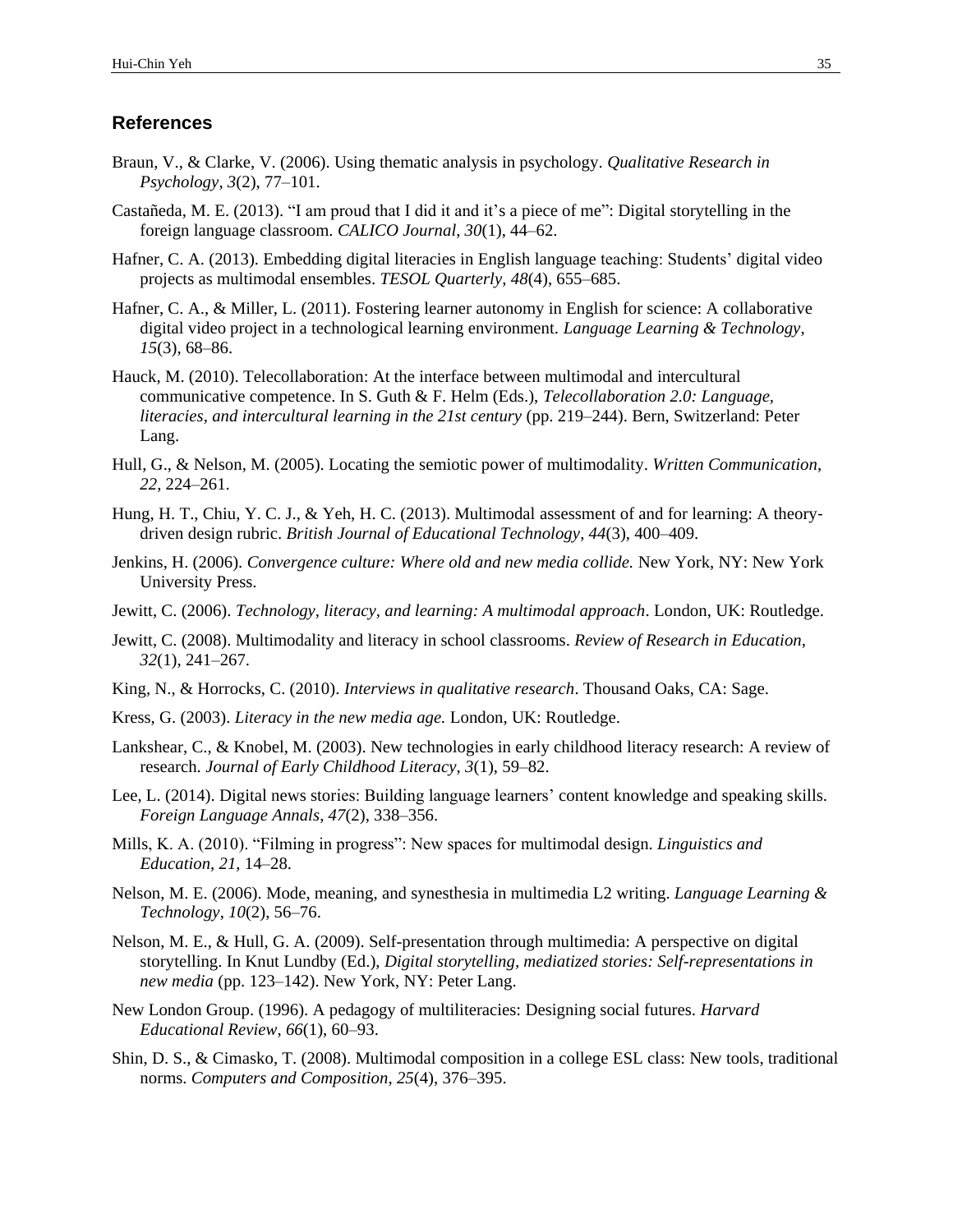Yang, Y. F. (2012). Multimodal composing in digital storytelling. *Computers and Composition*, *29*(3), 221–238.

# <span id="page-8-0"></span> **[Appendix A.](#page-2-0) Final Reflective Essay Prompts**

#### **Multimedia English Class: Taiwanese Culture Multimedia Video Projects**

 This final essay is designed to help you reflect on what you have learned from the Taiwanese Culture Multimedia Video Project this semester. Please use the following guiding questions to compose a 500–750 word reflective essay, and thoroughly answer each of the questions in your essay. Extra credit will be given to those who exceed the minimum requirement.

#### **Guiding Questions for your Reflective Essay**

**Benefits** 

- 1. How do you think your English language skills (e.g. listening, writing, reading, and speaking) have improved after completing this project?
- 2. What did you learn from making a digital video presenting Taiwanese culture?
- 3. How did this Taiwanese culture video making project enhance your other skills?
- 4. Overall, what did you benefit from most in this Taiwanese culture multimedia project? Please explain in detail.

Challenges

- 1. What difficulties did you encounter in this Taiwanese culture multimedia project? How did you overcome them?
- 2. What challenges did you experience in making a digital video presenting Taiwanese culture? How did you overcome them?
- <span id="page-8-1"></span> 3. What was the most challenging aspect of presenting the cultural values of Taiwan to a global audience? How did you overcome this difficulty?

## **[Appendix B.](#page-2-1) Rubric for Assessing Video Projects Based on Their Multimodality Aspects (adopted from Hung et al., 2013)**

| <b>Design Elements</b> | <b>Evaluation Questions</b>                                                                                                                             |
|------------------------|---------------------------------------------------------------------------------------------------------------------------------------------------------|
| Linguistic design      | Was the linguistic content comprehensible without major grammatical errors?                                                                             |
|                        | Was the linguistic content structured in a logical and organized manner?                                                                                |
|                        | How did the linguistic design represented in the multimodal text enable or limit the<br>author's communication of meaning?                              |
| Visual design          | Did the author adopt a visual theme?                                                                                                                    |
|                        | Did the author carefully arrange the use of color and typology to reflect the selected<br>visual theme?                                                 |
|                        | If visual design was used, did the author use available visual elements, such as<br>graphics, to construct meaning in a cohesive and meaningful manner? |
|                        | How did the visual design represented in the multimodal text enable or limit the<br>author's communication of meaning?                                  |